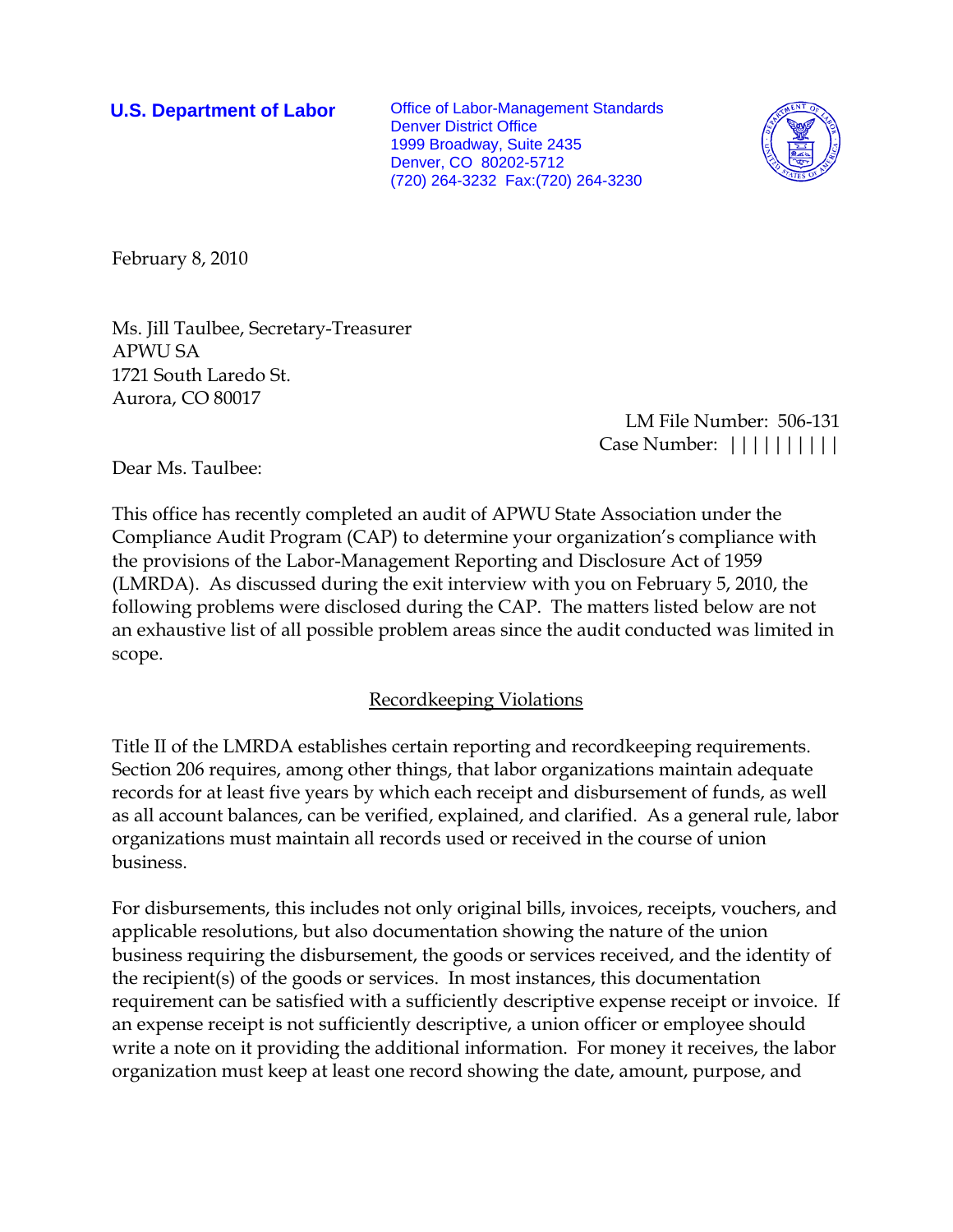source of that money. The labor organization must also retain bank records for all accounts.

The audit of APWU's 2008 records revealed the following recordkeeping violations:

1. Debit Card Expenses

APWU did not retain adequate documentation for expenses paid with the union's debit card incurred by the union officers totaling at least \$880. For example the union purchased a new computer but failed to preserve the original receipt.

As previously noted above, labor organizations must retain original receipts, bills, and vouchers for all disbursements. The president and treasurer (or corresponding principal officers) of your union, who are required to sign your union's LM report, are responsible for properly maintaining union records.

2. Meal Expenses

APWU did not require officers and employees to submit itemized receipts for meal expenses totaling at least \$400. The union must maintain itemized receipts provided by restaurants to officers and employees. These itemized receipts are necessary to determine if such disbursements are for union business purposes and to sufficiently fulfill the recordkeeping requirement of LMRDA Section 206.

APWU's records of meal expenses did not always include written explanations of union business conducted or the names and titles of the persons incurring the restaurant charges. Union records of meal expenses must include written explanations of the union business conducted and the full names, titles of all persons who incurred the restaurant charges and must be dated. Also, the records retained must identify the names of the restaurants where the officers or employees incurred meal expenses.

3. Gifts

APWU did not maintain an inventory of t-shirts and jackets given away in 2008. In addition, the union failed to keep a list with the names of the members that received the t-shirts and the items raffled during the 2008 State Convention. The union must report the value of any union property on hand at the beginning and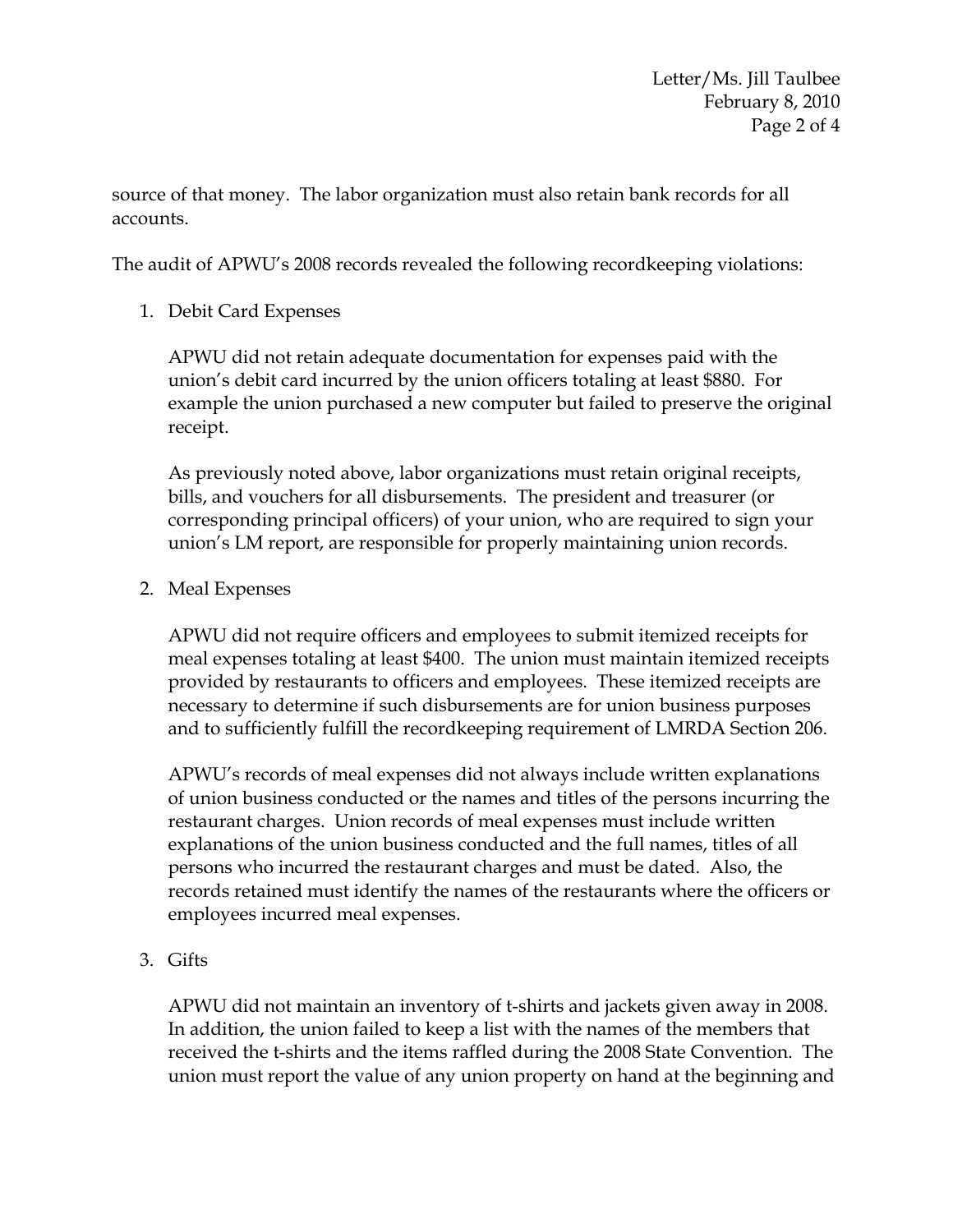Letter/Ms. Jill Taulbee February 8, 2010 Page 3 of 4

end of each year in Item 30 (Other Assets) of the LM-3. The union must retain an inventory or similar record of property on hand to verify, clarify, and explain the information that must be reported in Item 30.

## Other Issue

1. Executive Board Approval

As discussed during the exit interview, Article VII, Section 5, of APWU's 2008 Constitution states that any officer of the association will be reimbursed for lost time at his or her regular hourly rate. The president can be reimbursed for not more than 25 days and other officers no more than 14 days per year. In cases when an officer uses more than the established limit, a majority of the Executive Board must approve any additional LWOP.

In 2008, President Prusak used 35.25 days of LWOP but failed to obtain the Executive Board's authorization for 10 additional days of LWOP. OLMS suggests that the union take the steps to record the additional days by discussing them at a future meeting and recording them in meeting minutes or some other internal document.

Based on your assurance that APWU will retain adequate documentation in the future, OLMS will take no further enforcement action at this time regarding the above violations.

I want to extend my personal appreciation to APWU SA for the cooperation and courtesy extended during this compliance audit. I strongly recommend that you make sure this letter and the compliance assistance materials provided to you are passed on to future officers. If we can provide any additional assistance, please do not hesitate to call.

Sincerely,

|||||||||| Investigator